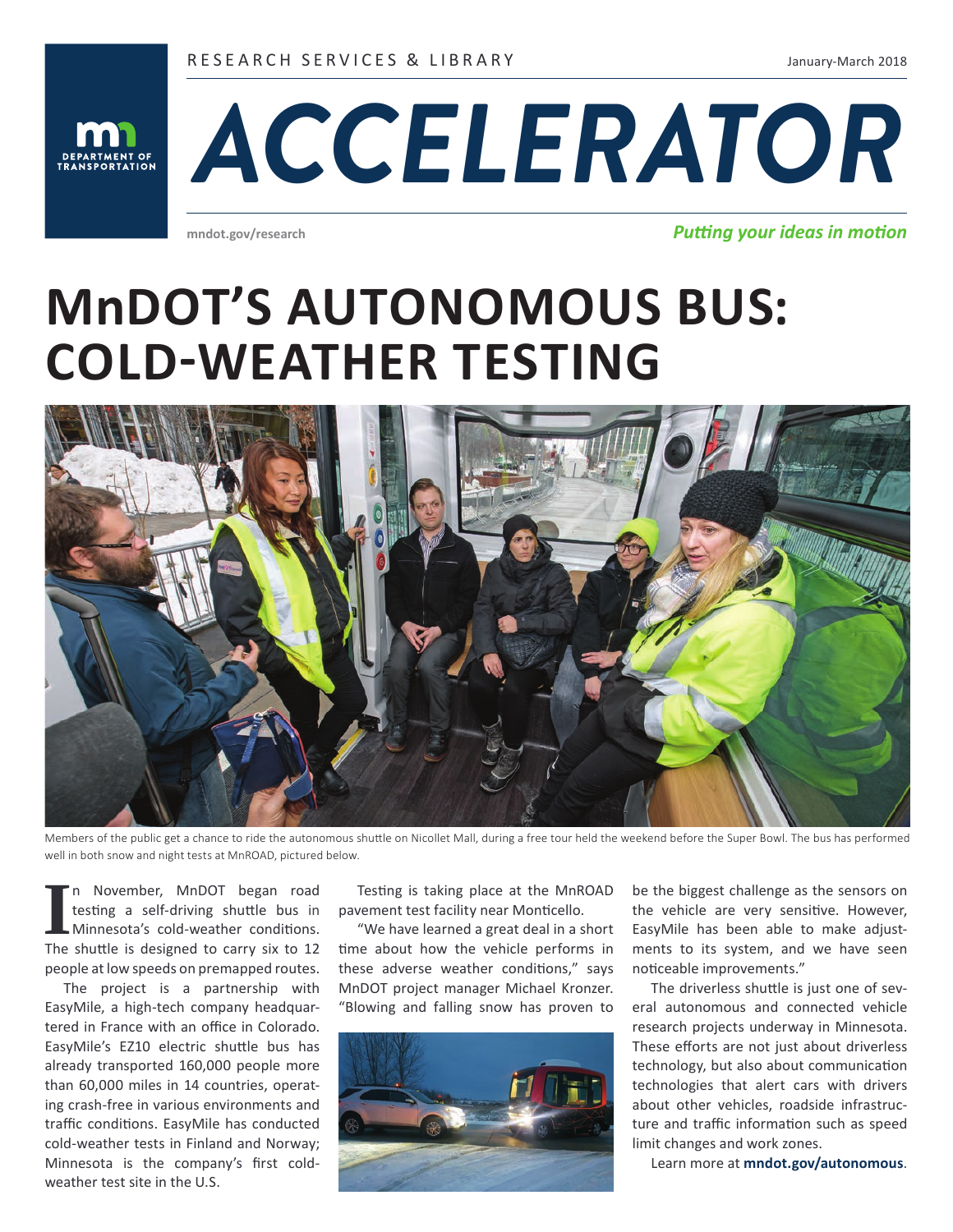# **Snowplow Fuel Reduction Among 27 New Research Picks**



By analyzing data that many snowplow trucks already collect, MnDOT hopes to optimize plow routes and reduce fuel consumption.

A research proposal for this analysis was among **27 new research projects** selected in December for FY2019 funding. Governing boards for MnDOT and the Local Road Research Board selected the funded projects.

To identify "hotspots" for high snowplow fuel usage, researchers will analyze data from the Maintenance Decision Support System, which provides in-cab, real-time weather information to snowplow drivers for decision-making, along with vehicle performance information collected by plow trucks. They will also consider strategies to reduce fuel usage:

identifying possible snow fence locations and making routing and equipment changes, such as adjusting routes to reduce the weight of deicing material a truck is hauling on a particular route.

Other notable funded projects (available

at **mndot.gov/research/awards.html**):

- A methodology to assess old MnDOT bridge barriers for replacement or rehabilitation.
- Evaluation of the economic impact of rural transit service in Greater Minnesota.
- Testing of a wayfinding smartphone application for the visually impaired at signalized intersections operated by MnDOT in downtown Stillwater.
- Test site to determine life cycle of different sign sheeting materials.

#### **More Winter Research**

- **• A salt brine study** showed that truck traffic makes deicers more effective. The study was part of an ongoing effort to evaluate deicer effectiveness, plowing effectiveness, anti-icer persistence in traffic and drains, and pavement deicer shedding. TECHNICAL SUMMARY 2017-45
- **• Living snow fences:** Training materials for district staff were developed to promote this program, which pays landowners to plant trees or corn rows along roadways to reduce the amount of drifting snow reaching the road. Using these barriers could save the state \$1.3 million annually in plowing costs. TECHNICAL SUMMARY 2017-42
- **• Software in development** will allow snowplow dispatchers to use Twin Cities metro area highway loop detector and weather station data to more accurately determine when road conditions have recovered from a snow event, supporting fleet efficiency. TECHNICAL SUMMARY 2018-01

## TRANSPORTATION RESEARCH SYNTHESIS

# **Alternatives to Chloride Deicers?**

*A Transportation Research Synthesis (TRS) is a short-turnaround research project that summarizes research activity and/or practice among state departments of transportation. If you need answers, request a TRS from MnDOT Research Services & Library today.*

**MAINTENANCE OPERATIONS & SECURITY —** Most roadway deicing treatments include



chlorides. Since there's no natural process for breaking down chlorides, they accumulate in the environment. After conducting a literature review and a survey of state departments of transportation about alternative deicers, investigators found a tradeoff: All of the alternatives (acetates, formates, glycols and succinates) are more expensive than salt. They also may corrode infrastructure and may be toxic in the short term to aquatic species. Potassium succinate (KSu) is one promising, noncorrosive option; laboratory tests are underway to gauge its deicing performance compared to salt brine and acetate. TRS 1706

### **The Latest from Clear Roads**

*Clear Roads is a MnDOT-led cooperative effort of 35 agencies to identify the most effective winter maintenance techniques and technologies to save money, improve safety and increase efficiency.*  **clearroads.org**

**Clear Roads Report 12-04, Plow Operator and Supervisor Training**, presents a comprehensive snowplow operator and supervisor training program with 22 modules that cover equipment, materials, techniques and procedures.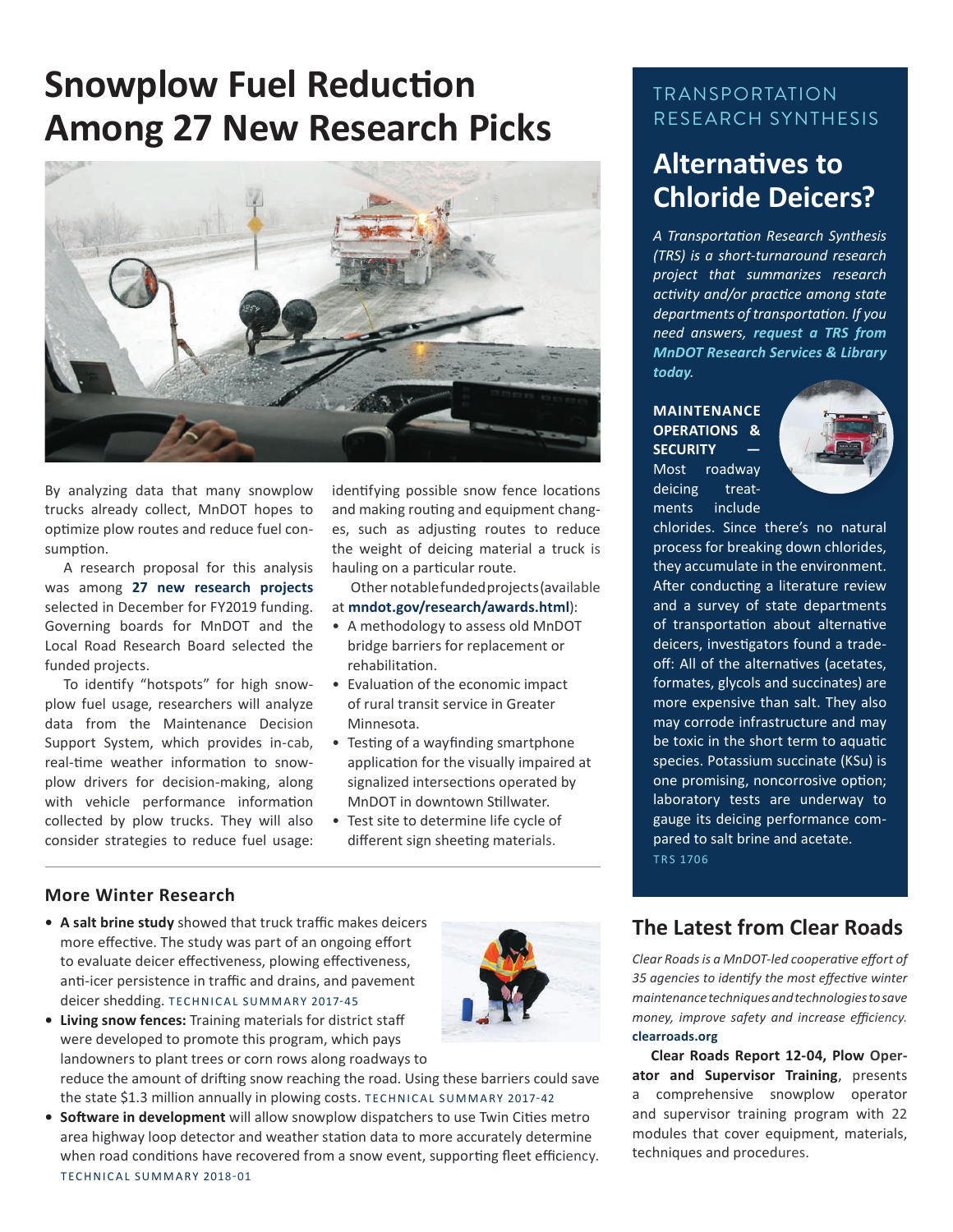# **Rural Intersection Warning Systems Shown Effective**



**TRAFFIC & SAFETY** – MnDOT has installed systems at more than 50 rural locations to alert drivers approaching stop signs on minor roadways when traffic is approaching on a major roadway. Researchers evaluated the effectiveness of these life-saving systems to help determine when and where to deploy additional systems. Drivers were 50 percent more likely to come to a complete stop at intersections where such a system was present. TECHNICAL SUMMARY 2017-38

**TA** 

# **New Guidebook Available for Selecting Stabilizers for Recycled Road Bases**

**MATERIALS & CONSTRUCTION** – New guidance, produced by the Local Road Research Board, will help engineers select the most promising stabilizing additives for individual road reclamation projects. The guide describes base stabilization and its benefits, and includes a process for selecting the best stabilizers for rehabilitating roads. Information for suppliers explains what they must do to ensure their modifying additives can be used as stabilizers in Minnesota.

T ECHNICAL SUMMARY 2017RIC02

# **Underwater 3-D Sonar Imaging Effectively Maps Bridges and Riverbeds**

**BRIDGES & STRUCTURES** – MnDOT hydraulics engineers worked with sonar investigation experts to hone practices for using sonar in underwater mapping to collect data from four Minnesota bridge projects. Sonar can identify underwater site conditions and defects, riverbed terrain, debris locations and scour characteristics. This practice improves substructure assessment without the need for underwater diving, which can be very difficult and dangerous in some locations.

**Petra DeWall, MnDOT waterway engineer, will present on the research implementation project at Session 35, March 1, at the Minnesota Transportation Conference (mntransportationconference.org).A video demonstration is available at youtube.com/mndotresearch**.



TECHNICAL SUMMARY 2017-40

# **MnDOT Shares New Practices at TRB**



Robert Coughlin (left), MnDOT District 6 water resources Hydinfra coordinator, presented on the district's award-winning culvert inspection vehicle at the annual Transportation Research Board (TRB) meeting in early January. Coughlin, pictured here with Jeff Vlaminck, District 6 engineer, was among dozens of Minnesota transportation practitioners who attended sessions and presented on topics of national interest at the Washington, D.C., conference.

**MnDOT Now Accepting New Ideas for Research and Implementation**



The solicitation for new MnDOT research and implementation project ideas

 has been combined for the next funding cycle. Submit your ideas at **mndot-lrrb.ideascale.com**.

- For priority consideration, submit your implementation idea by **Feb. 9**. Implementation ideas submitted after that date may be considered as funding allows.
- All research project ideas must be submitted by **May 11** to be considered for this year's university research RFP.